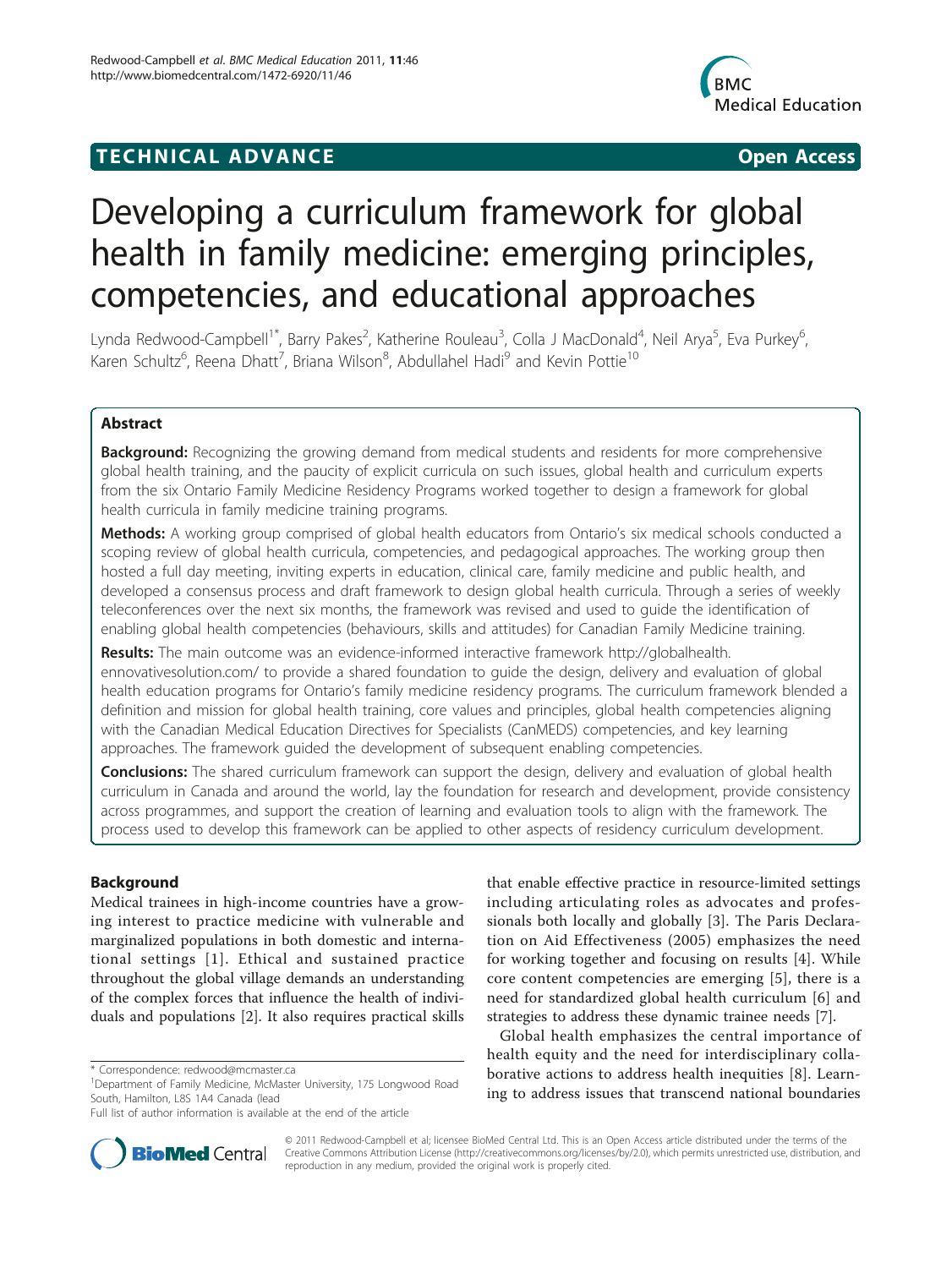and directly or indirectly affect health can inform all levels of health professional training [[9\]](#page-6-0) and can also help trainees effectively engage marginalized communities, the poor, the underserviced, immigrants and refugees, and persons living in remote and isolated communities in their native countries [[10\]](#page-6-0).

Inherent in global health practice is ethical community engagement and appreciating the relationship between health status and health systems in high, middle and low income countries [[11](#page-6-0)]. In addition to the potential spread of communicable diseases across borders [[12](#page-6-0)], the populations of all countries are affected by a web of interdependent determinants of health such as the biophysical environment, macroeconomics, social structures and politics [\[13](#page-6-0)]. Finally, global health practice without adequate attention to developing competencies could result in harm to patients and their communities.

The purpose of this initiative was to develop an explicit and comprehensive Global Health education framework and to identify enabling competencies to guide curriculum for all Ontario Family Medicine postgraduate training programs. Enabling competencies specify the behaviours, skills and attitudes that learners must demonstrate to reach the Canadian Medical Education Directives for Specialists (CanMEDS) competencies. The CanMEDS framework is a medical education guide to the essential competencies that physicians need to have for improved patient care. In addition, we felt our collaborative efforts would reduce redundancies in global health curriculum development and research, take advantage of existing strengths and expertise in various programs, resources, and research and result in greater credibility and productivity to the relatively new discipline of global health education.

## Methods

Building on recently developed theoretical frameworks from other medical education initiatives [[14,15\]](#page-6-0), our aim was to identify and incorporate key educational elements to achieve desired global health education outcomes. We used an evidence-informed approach [[16\]](#page-6-0), defining key questions, searching literature and existing curricula and using a consensus approach to design our process and framework. The intensive process of developing a framework occurred between January and June 2010.

## Working Group

Representatives from Ontario's six Family Medicine postgraduate training programmes participated in the one day meeting at an off campus site. Leaders in global health were contacted, and with the assistance of programme chairs, these leaders identified additional key faculty members and residents who they felt could add value to the process. The core group consisted of 10 faculty members (with family medicine, global health, and/or medical education expertise), 2 education consultants, a research assistant, project manager, and an administrative assistant.

## Scoping Review

A scoping review of the literature was performed focussing on theoretical frameworks and core competencies for global health education and a Medline review (2000- 2010) on published reports discussing service learning and mentorship as core components for global health education. Databases included Medline, ERIC, Embase, Cochrane Library, and EconLit Birme/VHL, EQUIDAD and Google Scholar. We selected literature based on relevance and quality as suggested by a description of methods and focused the synthesis on frameworks, service learning and mentorship. Details of the search strategy are available in a technical document [[17\]](#page-6-0).

## Consensus Process

Nine Canadian Family Medicine global health experts and 2 experts in medical curriculum development from McMaster University, University of Ottawa, University of Toronto, Queen's University, the Northern Ontario School of Medicine and The University of Western Ontario met to develop a collaboration and develop a framework for global health curriculum development for family medicine. Building on the evidence from the scoping review (discussed in the results section of this paper), the group followed a process which included debate and consensus on a global health definition for family medicine, mission statement, key guiding principles, values, important learning approaches and finally, a curriculum framework. Notes were taken and the session was videotaped and reviewed by LRC for consistency.

Teleconferences: The working group met for weekly (2 hour) teleconferences for two months before and four months following the one-day consensus meeting. Background work and sharing of documents was performed through email and telephone calls. The framework was used as a guide to develop enabling competencies for global health for Canadian Family Medicine and these were based on the structure of CanMEDS -Family Medicine roles (a framework that adapts the specialist core competency model) [\[18](#page-6-0),[19\]](#page-6-0) (See Table [1](#page-2-0) for steps used to develop this systematic framework).

## Results

The scoping review identified several global health competency initiatives [\[5,20](#page-6-0)-[22](#page-6-0)] but no comprehensive curriculum frameworks for curriculum development in family medicine. The review identified a comprehensive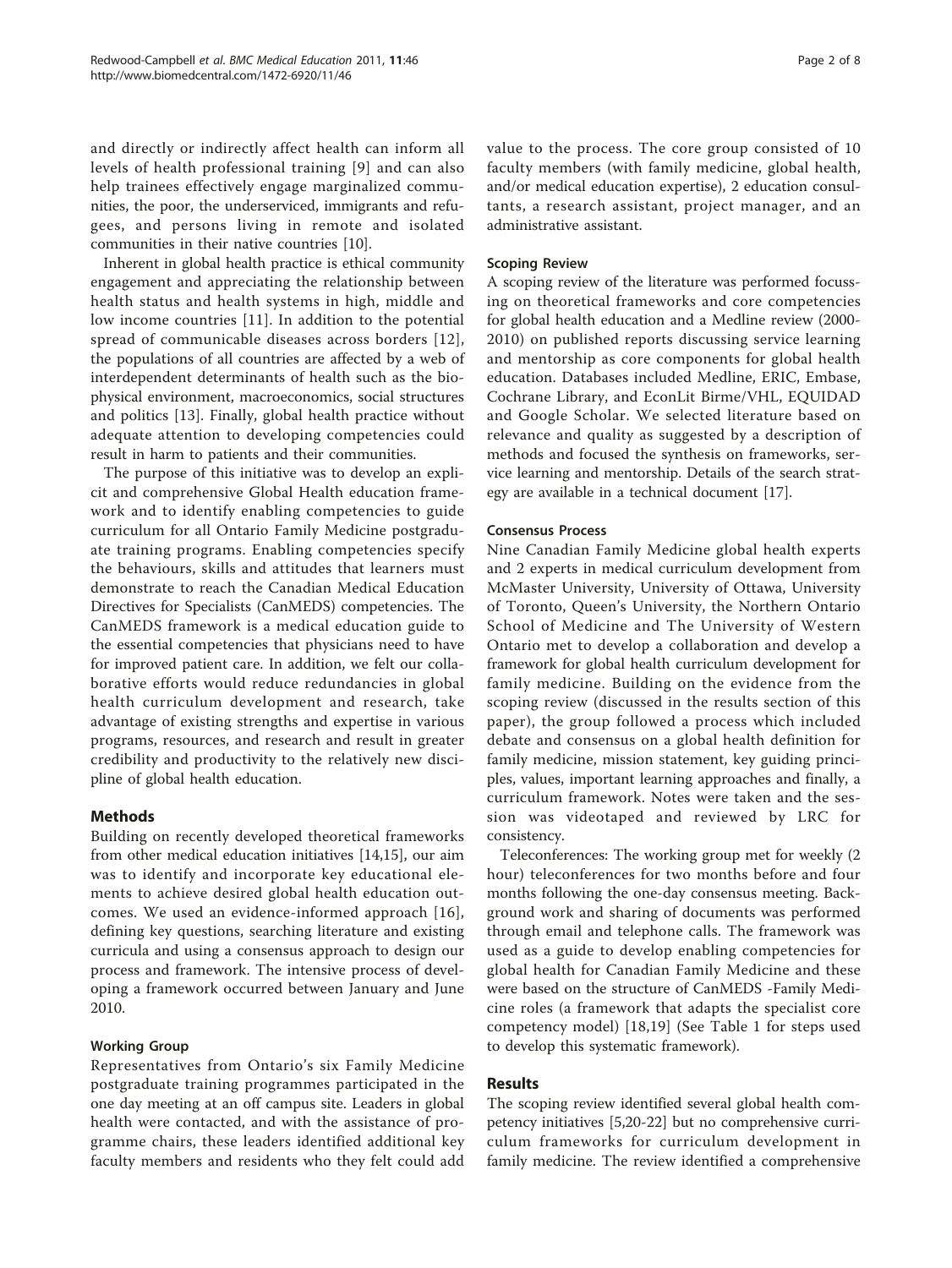#### <span id="page-2-0"></span>Table 1 Steps to develop a systematic framework for Global Health Family Medicine

- 1. Identification of experts from several disciplines, with invitations to join a working group.
- 2. Comprehensive review of relevant literature focused on global health curriculum.
- 3. Consultations with key educators and content experts external to the working group.
- 4. Working group brainstorming sessions with exchange of relevant data.
- 5. Consensus meeting to agree on methods and factors (values and principles, competency domains, and learning strategies), to draft a framework and use it to develop specific global health enabling competencies.

6. Additional evidence synthesis

7. Serial teleconferences to draft competencies, concepts, principles and the framework

8. Review and approval of final framework and review documents

framework for health education [[23](#page-6-0)], and a framework for public health competencies [[24\]](#page-6-0). In addition, mentoring, service learning and self-reflection were identified as key learning approaches for global health education [[25-27](#page-6-0)]. Finally our technical document provided a qualitative synthesis of published articles related to mentorship and service learning.

The background work identified four essential tasks that were fundamental in drafting a curriculum framework: 1. Developing a mission statement. 2. Defining the nature and scope of global health as it applies to family medicine. 3. Delineating the core values and principles relevant to global health education and practice in family medicine. 4. Determining unique learning approaches for global health education relevant for a curriculum framework.

## Creating a Mission Statement

The objectives of the mission statement were twofold: 1. Assist faculty and staff in developing, implementing and evaluating global health content, teaching/learning strategies, venues and evaluation tools to meet the needs of family residents in a changing global environment. 2. Provide learners (as consumers) with a concise goal and manage expectations of GH programs.

Using a theoretical paper on global health as a spring board for ideas [[8](#page-6-0)], we used a consensus process to arrive at the following mission statement. The mission statement developed for global health education in Family Medicine training was; 'The family physician's role in global health is to achieve health equity through advocating and fostering relationships with individuals and populations addressing the broad determinants of health.'

#### Defining Global Health for Family Medicine

Using a recently published definition of global health [[8](#page-6-0)], the group debated and discussed the essential elements of a definition of global health specific for Family Medicine. The group proposed a working definition for global health as a foundation for further curriculum development. The consensus working definition of Global Health for Family Medicine developed was 'Global

Health is an area of education, research and practice that places priority on improving health and achieving equity in health for all people worldwide.'

## Identifying Core Values and Principles for Global Health and Family Medicine Education

Building upon the work conducted by the University of Toronto Department of Family and Community Medicine [[28](#page-6-0),[29](#page-6-0)], we identified core values and principles that could provide an essential background context for core competencies and evaluation and that are shared by all global health family physicians. The eleven defining values and principles for global health were: social justice, sustainability, reciprocity, respect, honesty and openness, humility, responsiveness and accountability, equity, and solidarity. (See table [2](#page-3-0) for definitions)

## Determining unique learning approaches for global health training relevant for an education framework

Four pedagogical domains from the literature were identified by the working group as essential to the development and implementation of the curriculum: curriculum delivery, mentorship models, practice opportunities/ models and evaluation/assessment. (Table [3](#page-3-0) lists the components)

This educational framework (figure [1](#page-4-0)) provides a visual representation of the values and principles, core competencies, and learning methods to support the development of skills, curriculum, and leadership for Family Medicine training programs. Each CanMEDSoriented core competency identifies knowledge and skills necessary to provide effective primary care to diverse patients and their communities. Gaining proficiency in these competencies takes place through a balance of theoretical and practical learning experiences. Theoretical content may be delivered through a variety of methods including: seminars, problem based learning sessions, small study groups, individual readings, simulations and eLearning modules. Practical knowledge and skills are acquired through experiential electives (service learning) in Canada and/or abroad. Through the course of their theoretical and practical training, and in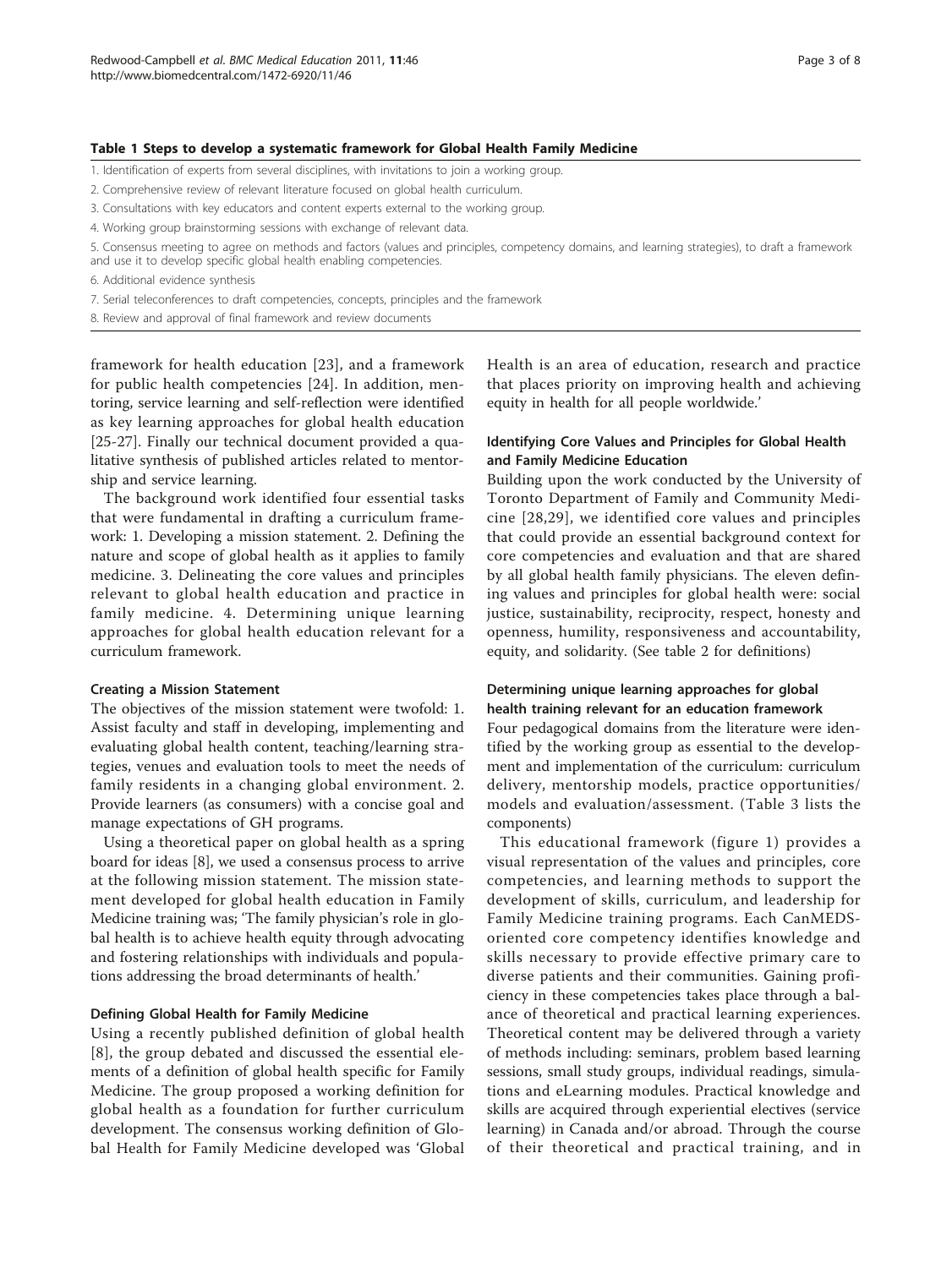#### <span id="page-3-0"></span>Table 2 Values and Principles underlying Global Health and Family Medicine Education

Social justice - fair and impartial access to the benefits of society including the right to health

Sustainability- living and working within the limits of available physical, natural and social resources in ways that allow living systems to thrive in perpetuity.

Reciprocity - multidirectional sharing and exchange of experience and knowledge among collaborating partners

Respect - for the history, context, values and cultures of communities with whom we engage

Honesty and openness - in planning and implementation of all collaborations

Humility - in recognizing our own values, biases, limitations and abilities

Responsiveness and accountability- to students and faculty and diverse communities with whom we are involved

Equity - promoting the just distribution of resources and access, especially with respect to marginalized and vulnerable groups

Solidarity - ensuring that objectives are aligned with those of the communities with which we are working

particular through formal mentorship, it is expected that trainees will appreciate and demonstrate attitudes and behaviours consistent with the values and principles outlined in the framework. An understanding of all elements of the framework, including values and principles will be enhanced through regular and structured selfreflection and evaluation.

#### Global health competencies

The following descriptions align global health competencies with CanMEDS-Family Medicine roles and provide a context for enabling competencies. Detailed competencies for global health are outlined in the technical document[17].

## Professional

Working in an environment with different cultural, medical and social norms, often with additional roles and authority, can pose significant challenges for setting boundaries and maintaining professionalism. Unfamiliar disease states and resource limitations can pose complex and irresolvable ethical dilemmas. For these reasons, when working in a setting without welldefined roles and responsibilities practitioners must see themselves as ambassadors for the medical profession by acting within their knowledge and skill level, and developing enhanced skills in identifying and resolving ethical conflicts at the individual and population levels.

## Table 3 Components of Global Health Education Framework

| 1. Definition of Global Health            |
|-------------------------------------------|
| 2. Mission of Global Health               |
| 3. Principles and Values                  |
| 4. Global Health Competencies             |
| 5. Curriculum delivery                    |
| 6. Mentorship                             |
| 7. Service Learning and Practice Settings |
| 8. Evaluation                             |

#### Communicator

The role of communicator in the Global Health setting requires that family physicians be able to build rapport with all patients including those from varied socioeconomic and cultural groups. It is essential that primary care providers are able to effectively communicate despite social, economic, cultural and language barriers and are aware of interpretation services in their communities. Practitioners should also be adept at dispensing important health information to appropriate officials, as well as to the public through various media outlets.

#### Collaborator

In the global arena, the team caring for a patient may include health care professionals with scopes of practice that differ from those found in Canada. Local culture may influence the ways in which team members relate and work together beyond the immediate and most obvious implications of scopes of practice. Gender and local politics for example, may play a role in the construction and function of the health care team. Similarly, the patient's social support might extend beyond the boundaries of what is considered the family in Canada, possibly involving various members of the extended family, clan, tribe, ethnic or religious kins. Understanding the organization of the local health care system, at the national, regional and local levels and including both the formal and informal elements is essential for those working in global health. In order to collaborate effectively, the global health practitioner must determine his or her role both as an individual physician and as a representative of a Canadian or foreign organization. Developing relationships with the various local levels of governments and community organizations is essential to achieving true collaboration.

## Advocate

The duty of health advocacy extends beyond advocacy within the healthcare system to advocacy for improvement in the determinants of health for the individuals and populations they serve. The Global Health practitioner recognizes the significant influence physicians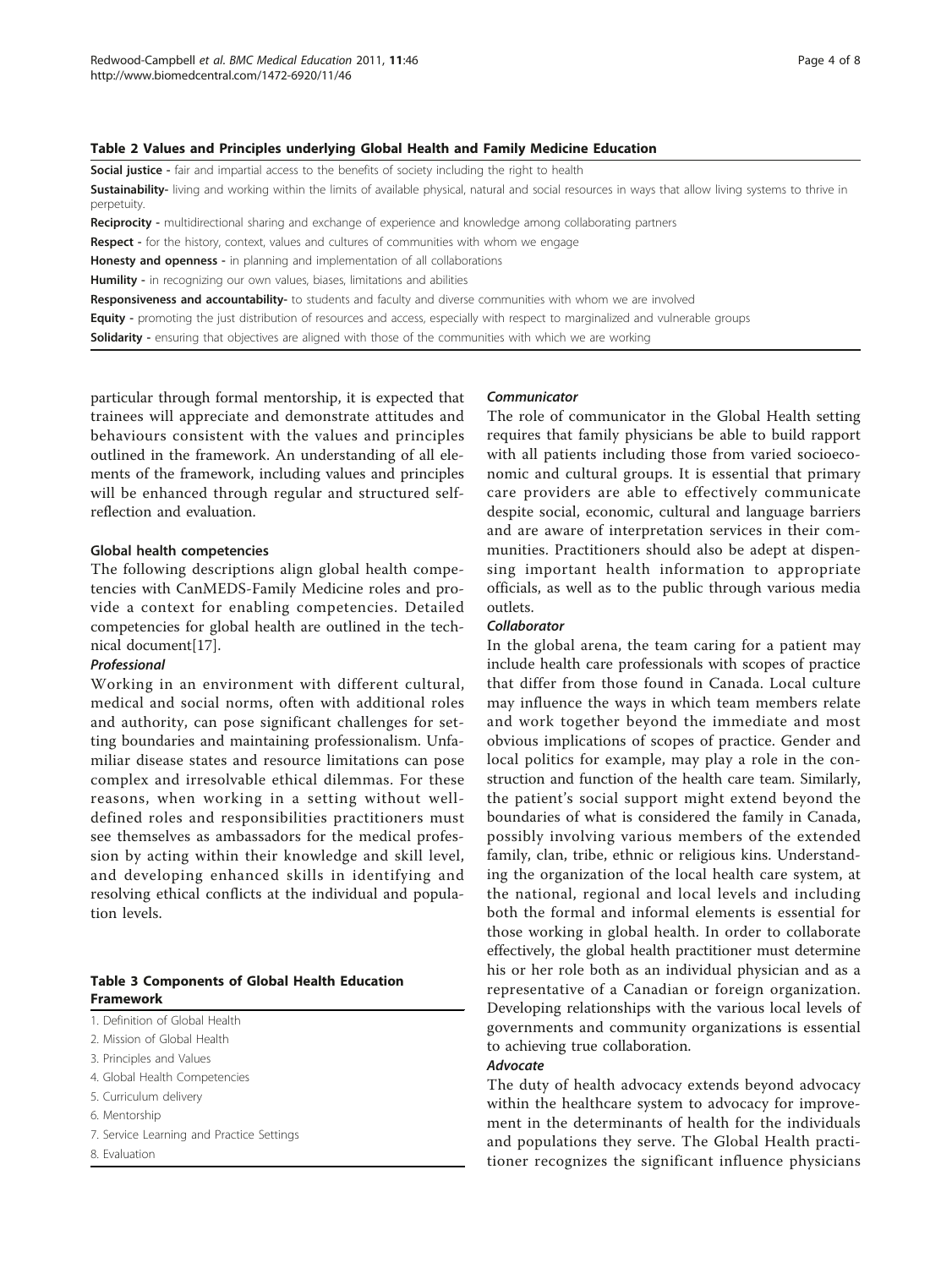<span id="page-4-0"></span>

may bring to bear on a variety of issues related directly and indirectly to health, and works with professionals from other fields to advocate for disadvantaged populations and lobby bodies and governments to improve health for all.

## Medical (Global Health) Expert

Family Medicine expertise includes knowledge, skills and attitudes to effectively provide care for individual patients from a wide range of cultural, geographic, and socioeconomic status groups. This care may be provided in a wide variety of settings, some of which may include shelters, addiction clinics, mobile clinics, First Nations, Métis, and Inuit communities, and international settings. The ability

to provide effective care for these diverse populations and in these diverse settings will mean the physician will need to build upon the CanMEDS competencies, extrapolate and apply evidence to diverse patients and populations. Relevant factors include: how prevalence and incidence of disease may differ for an unfamiliar population, how cultural beliefs and health-related behaviours may differ, how physician preferences and attitudes toward these populations may differ, and how patient's preferences may differ. Rather than being an expert in all populations, the global health expert will use a systematic process to assess uniqueness of a population, and to consider local resources to provide the most feasible and effective care.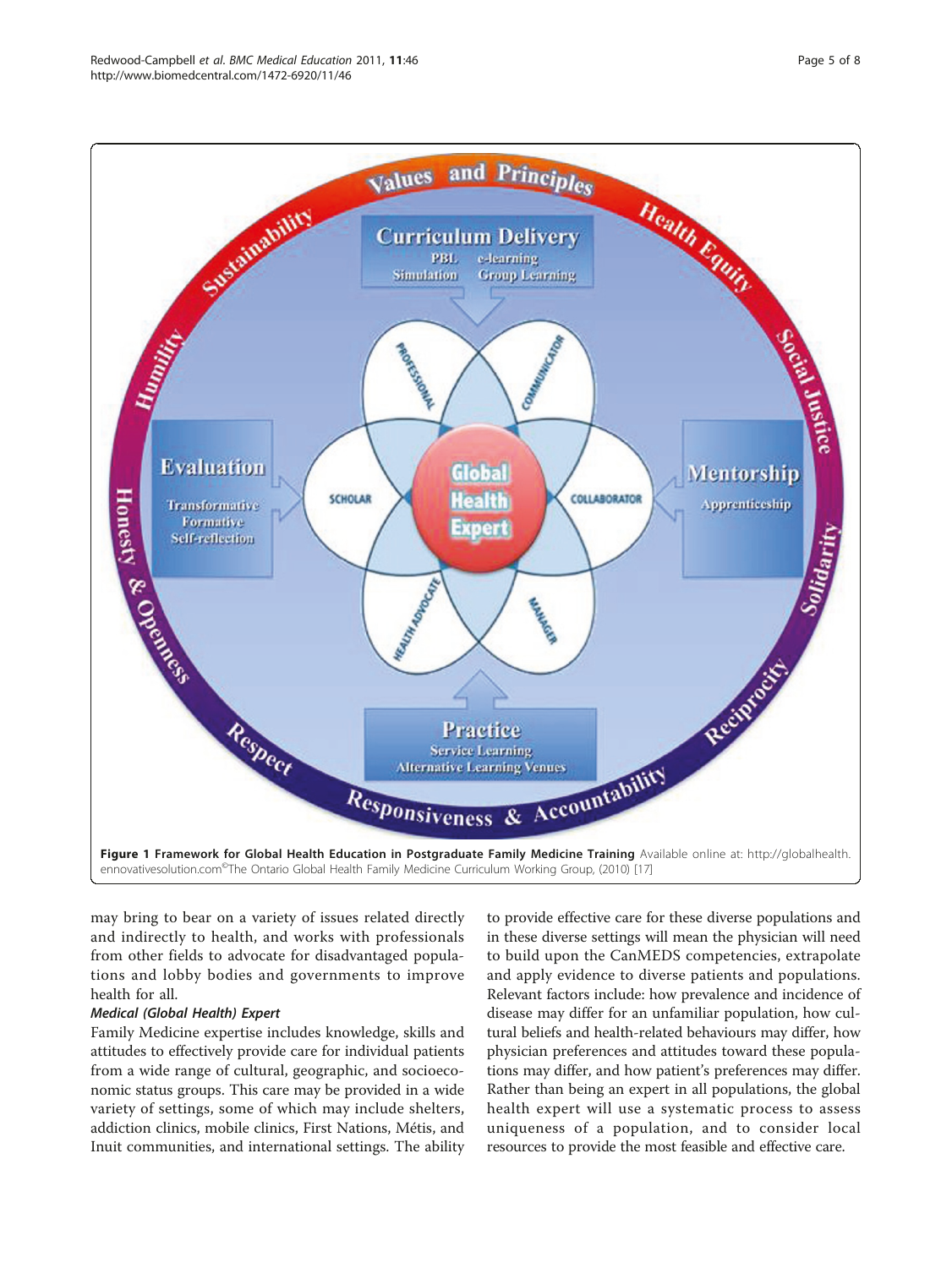## **Scholar**

The practice of family medicine in a global health context includes humanitarian assistance, health system development and reform, health equity, population health, immigrant and refugee health, inner city health, indigenous health. In the creation, dissemination, application and translation of knowledge family physicians working in global health need to master and apply methods and strategies that are adapted to the unique needs of the patients and communities with which they work.

#### Manager

As Global Health practitioners, family physicians recognize themselves as participants in varied traditional and non-traditional international health systems. They may also interact with and lead intergovernmental or nongovernmental agencies, service providers or healthrelated organizations. They recognize the differing resource-allocation needs of different populations and settings. Whether they are at home or abroad, family physicians work towards quality improvement (efficiency, good management, and respect for persons) of all health systems and health professionals with which they are involved.

## **Discussion**

This global health curriculum framework is unique in that it incorporates not only core competencies for global health, but also contextual values and principles, and dynamic learning approaches. In addition, it provides a shared foundation to support collaboration and exchange during the development of global health curriculum for Ontario's six family medicine residency programmes. Curriculum frameworks can provide structure for evaluation and can lead to higher quality curriculum [[30\]](#page-6-0). This global health curriculum framework provides a structure similar to other health education, health promotion [[26](#page-6-0),[31-](#page-6-0)[35](#page-7-0)] and research initiatives [[36\]](#page-7-0). The development process could also be applied to the development of other curricula within Family Medicine as well as to other postgraduate training programs.

With some notable exceptions [[6,21,](#page-6-0)[36](#page-7-0)], most of the published literature on global health and medical education has focused on undergraduate medial training programs [[22](#page-6-0),[37](#page-7-0),[38](#page-7-0)]. Evert et al. (2007) write about the introduction of global health into family medicine training programs and identify the importance of champions for global health and tailoring training programs to best fit the available resources [[36\]](#page-7-0). They also identify the importance of service learning and mentoring and identify the financial, supervisory, and sustainability challenges of global health programs.

This global health curriculum framework does not aim to define global health curricular content, but rather to serve as a dynamic curriculum development road map for educators. It was developed for family medicine educators in Ontario and its relevance for other groups remains to be determined. Modifications to the framework are expected as the framework continues to evolve. Integrating perspectives from educators in other health disciplines and educators from both low and higher income countries will serve to enhance both the framework's utility in Canada and its potential impact to guide global health education worldwide. Evidence for best practice learning methods for global health continues to emerge, however the quality of evidence to date remains limited.

## Conclusions

A shared process and curriculum framework provides a foundation to design, deliver, and evaluate global health curriculum to meet the needs of faculty, residents and patients. It ultimately seeks to enhance the effectiveness of those working in the area of global health. This achievement is the first step to lay the foundation for more research and development, provide consistency across programmes, consensus and network building and tool creation for global health in family medicine curricula in Ontario. Next steps will include seeking national family medicine endorsement of the framework and working with international organizations to align with other global health education initiatives. It is hoped that our collaborative efforts will reduce redundant global health curriculum development and research initiatives, utilize strengths and expertise in various Ontario family medicine programs and result in greater credibility and productivity to the relatively new discipline of global health education.

#### Acknowledgements

The Ontario Global Health Family Medicine Curriculum Working Group acknowledges the funding support of the Ontario Ministry of Health and Long-Term Care. The views expressed in this report are those of the authors and do not necessarily reflect those of the funders.

We would like to acknowledge the contributions of members of our working group: Richard Almond, Associate Professor, Department of Family Medicine, Northern Ontario School of Medicine **Bhooma Bhayana**, Adjunct Professor, Department of Family Medicine, University of Western Ontario **Julie Emili**, Assistant Clinical Professor, Department of Epidemiology & Biostatistics, McMaster University Nancy Fowler, Associate Professor, Department of Family Medicine, McMaster University Jennifer Kane, PGY3, Family Medicine, University of Toronto **Barbara Lent**, Associate Professor, Department of Family Medicine, University of Western Ontario David Ponka, Assistant Professor, Department of Family Medicine, University of Ottawa Rong Sun, PhD, University of Ottawa James Taylor, PGY2, Family Medicine, Northern Ontario School of Medicine.

We also would like to acknowledge the incredible work and contribution to the group from Patti Idenouye, MHSc, DipP&OT and Kelly Barry. Patti functioned more than a facilitator helping tremendously with the coordination of the team. Thank you for your hard work and dedication to seeing the process through its entirety. Kelly's support as administrative project assistant was above the call of duty. Thank you for your time and dedication to the project.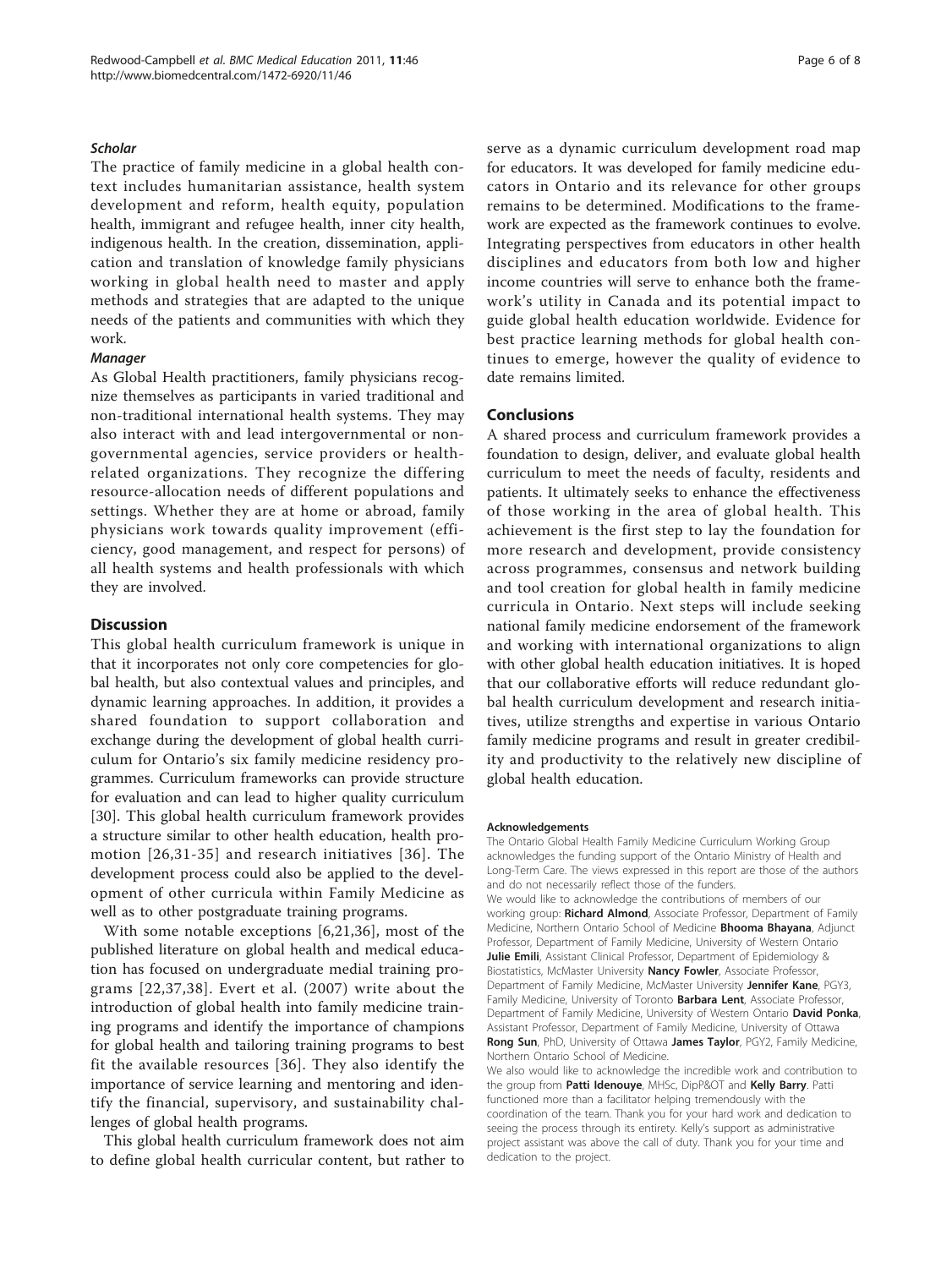#### <span id="page-6-0"></span>Author details

<sup>1</sup>Department of Family Medicine, McMaster University, 175 Longwood Road South, Hamilton, L8S 1A4 Canada (lead. <sup>2</sup>Dalla Lana School of Public Health, University of Toronto, 155 College Street, Health Science Building, 6th floor, Toronto, M5T 3M7 Canada. <sup>3</sup>Department of Family Medicine, St. Michael's University of Toronto, 30 Bond Street, Toronto, M5B 1W8 Canada. <sup>4</sup>Faculty of Education, University of Ottawa, Lamoureux Hall (LMX), 145 Jean-Jacques-Lussier Private, Ottawa, K1N 6N5 Canada. <sup>5</sup>Office of Global Health, Schulich School of Medicine & Dentistry, 1151 Richmond Street. The University of Western Ontario, London, N6A 5C1 Canada. <sup>6</sup>Department of Family Medicine, Queen's University, 220 Bagot Street, Kingston, K7L 5E9 Canada. <sup>7</sup> Department of Family Medicine, Northern Ontario School of Medicine, 1813 Lasalle Boulevard Sudbury, P3A 2A3 Canada. <sup>8</sup>Independent member, 128 Emerald Street S, Hamilton, L8N 2a5, Canada. <sup>9</sup>Institute of Population Health, University of Ottawa, 1 Stewart Street, Ottawa, K1N 6N5 Canada. <sup>10</sup>Institute of Population Health, Department of Family Medicine, University of Ottawa, 1 Stewart Street, Ottawa, K1N 6N5 Canada (co-lead.

#### Authors' contributions

This paper was an output of the Ontario Global Health Family medicine curriculum working group. This paper is truly the result of a combined group effort. All authors have made substantial contributions to conception and design, analysis and interpretation of data, have been involved in drafting the manuscript or revising it critically for important intellectual content; and have given final approval of the version to be published. LRC was the project initiator, received funding and lead the working group. KP acted as the co-lead for the group. LRC and KP completed final edits and decisions for the paper. LRC, KP, KR, BP contributed as equal authors. CJM was integral in developing the framework model, providing expertise to the group with respect to educational framework models and contributing this to the paper. NA provided important intellectual content and consistent involvement. KS contributed significantly to the mapping development and EP on the specific curriculum competencies. AH acted as the research assistant and contributed additional content. BW and RD contributed important intellectual content to the process, content and provided final approval.

#### Competing interests

The authors declare that they have no competing interests.

Received: 7 January 2011 Accepted: 22 July 2011 Published: 22 July 2011

#### References

- 1. Panosian C, Coates TJ: The new medical "missionaries"- grooming the next generation of global health workers. N Eng J Med 2006, 354(17):1771-3.
- 2. Farmer P: Pathologies of Power. Berkeley and Los Angeles: University of California Press; 2003.
- 3. Orbinski J: An Imperfect Offering, Humanitarian Action in the Twenty-First Century. Doubleday Canada; 2008, 397.
- 4. Paris Declaration on Aid Effectiveness. Ownership, Harmonisation, Alignment, Results and Mutual Accountability. High Level Forum. Paris; 2005 [\[http://www.adb.org/media/articles/2005/](http://www.adb.org/media/articles/2005/7033_international_community_aid/paris_declaration.pdf )
- [7033\\_international\\_community\\_aid/paris\\_declaration.pdf](http://www.adb.org/media/articles/2005/7033_international_community_aid/paris_declaration.pdf ) ]. Battat R, Seidman G, Chadi N, Chanda MY, Nehme J, Hulme J, Li A, Faridi N, Brewer TF: [Global health competencies and approaches in medical](http://www.ncbi.nlm.nih.gov/pubmed/21176226?dopt=Abstract)
- [education: a literature review.](http://www.ncbi.nlm.nih.gov/pubmed/21176226?dopt=Abstract) BMC Medical Education 2010, 10:94. 6. Evert J, Stewart C, Chan K, Rosenberg M, Hall T: Developing Residency Training in Global Heath: A Guidebook. San Francisco: Global Health Education Consortium; 2008.
- Izadnegahdar R, Correia S, Ohata B, et al: [Global health in Canadian](http://www.ncbi.nlm.nih.gov/pubmed/18303368?dopt=Abstract) [medical education: current practices and opportunities.](http://www.ncbi.nlm.nih.gov/pubmed/18303368?dopt=Abstract) Acad Med 2008, 83(2):192-198.
- 8. Koplan JP, Bond TC, Merson MH, Reddy S, Rodriguez MH, Sewankambo NK, Wasserheit JN: [Towards a common definition of global health.](http://www.ncbi.nlm.nih.gov/pubmed/19493564?dopt=Abstract) Lancet 2009, 373(9679):1993-95.
- Maeshiro R, Johnson I, Koo D, Parboosingh J, Carney J, Gesundheit N, Ho E, Butler-Jones D, Donovan D, Finkelstein J, Bennett N, Shore B, McCurdy S, Novick L, Velarde LD, Dent MM, Banchoff A, Cohen L: [Medical Education](http://www.ncbi.nlm.nih.gov/pubmed/20107345?dopt=Abstract)

[for a Healthier Population: Reflections on the Flexner Report from a](http://www.ncbi.nlm.nih.gov/pubmed/20107345?dopt=Abstract) [Public Health Perspective.](http://www.ncbi.nlm.nih.gov/pubmed/20107345?dopt=Abstract) Academic Medicine 2010, 85(2):211-219.

- 10. Pottie K, Redwood-Campbell L, Rouleau K, Ouellette V, Lemire F: [Degrees](http://www.ncbi.nlm.nih.gov/pubmed/18000243?dopt=Abstract) [of engagement. Family physicians and global health.](http://www.ncbi.nlm.nih.gov/pubmed/18000243?dopt=Abstract) Canadian Family Physician 2007, 53(11):1853-1857.
- 11. Redwood-Campbell L, Ouellette V, Rouleau K, Pottie K, Lemire F: [International health and Canadian family practice. Relevant to me, is it?](http://www.ncbi.nlm.nih.gov/pubmed/17872699?dopt=Abstract) Can Fam Physician 2007, 53(4):600-2.
- 12. Gushulak BD, MacPherson DW: Migration Medicine and Health: Principles and Practice. Hamilton: BC Decker Inc; 2006.
- 13. WHO: Closing the gap in a generation: Health equity through action on the social determinants of health. Final report of the Commission on Social Determinants of Health. Geneva (Switzerland): World Health Organization; 2008 [\[http://www.who.int/social\\_determinants/en/\]](http://www.who.int/social_determinants/en/), (accessed 2010 May 20)].
- 14. McDonald DM, Kay N: Towards an evaluation framework for complex social systems. 2006 [[http://necsi.org/events/iccs6/viewpaper.php?id=221\]](http://necsi.org/events/iccs6/viewpaper.php?id=221), Retrieved May 10, 2007 from.
- 15. Phelps R, Hase S: Complexity and action research: Exploring the theoretical and methodological connection. Educational Action Research 2002, 10(3):507-524.
- 16. Pope C, Mays N, Popay J: Synthesizing qualitative and quantitative health evidence. A guide to methods. Maidenhead, UK: Open University Press; 2007.
- 17. Ontario Global Health Family Medicine Curriculum Working Group: Ontario Family Medicine Residency Global Health Curriculum Development Project: A Preliminary Report submitted to Ontario Ministry of Health and Long Term Care. 2010.
- 18. Frank JR: The CanMEDS 2005 physician competency framework. Better standards. Better physicians. Better care. Ottawa: The Royal College of Physicians and Surgeons of Canada; 2005.
- 19. Tannenbaum D, Konkin J, Parsons E, Saucier D, Shaw L, Walsh A, Kerr J, Organek A: CanMEDS-Family Medicine. A new competency framework for family medicine education and practice in Canada. Working group on curriculum review, CFPC; 2010 [[http://www.primary-care.ch/pdf\\_f/2010/](http://www.primary-care.ch/pdf_f/2010/2010-09/2010-09-023.PDF) [2010-09/2010-09-023.PDF\]](http://www.primary-care.ch/pdf_f/2010/2010-09/2010-09-023.PDF).
- 20. Palsdottir B, Neusy A: Framework for an Interdisciplinary Modular Curriculum on Global Health. Center for Global Health: New York University School of Medicine;[\[http://globalhealthedu.org/resources/Pages/](http://globalhealthedu.org/resources/Pages/FrameworkforIM.aspx) [FrameworkforIM.aspx\]](http://globalhealthedu.org/resources/Pages/FrameworkforIM.aspx).
- 21. Furrin J, Farmer P, Wolf M, Levy B, Judd B, Paternek M, Hurtado R, Katz J: A Novel Training Model to Address Health Problems in Poor and Underserved Populations. J of Health Care for the Poor and Underserved 2006, 17(1):7-24.
- 22. Saba N, Brewer TF: [Beyond Borders: Building Global Health Programs at](http://www.ncbi.nlm.nih.gov/pubmed/18303367?dopt=Abstract) [McGill University Faculty of Medicine.](http://www.ncbi.nlm.nih.gov/pubmed/18303367?dopt=Abstract) Academic Medicine 2008, 83(2):185-191.
- 23. Allan J, Barwick TA, Cashman S, et al: [Clinical Prevention and Population](http://www.ncbi.nlm.nih.gov/pubmed/15556746?dopt=Abstract) [Health. Curriculum Framework for Health Professions.](http://www.ncbi.nlm.nih.gov/pubmed/15556746?dopt=Abstract) Am J Prev Med 2004, 27(5):471-476.
- 24. Public Health Agency of Canada: Core Competencies for Public Health in Canada, Release 1.0. Skills Enhancement for Public Health. Her Majesty the Queen in Right of Canada 2008, Cat.: HP5-51/2008 ISBN: 978-0-662-05421-4 (core competencies@phac-aspc.gc.ca). .
- 25. Ottenritter NW: [Service learning, social justice, and campus health.](http://www.ncbi.nlm.nih.gov/pubmed/15018430?dopt=Abstract) Journal of American College Health 2004, 52(4):189-191.
- 26. Parsi J, List J: Preparing Medical Students for the World: Service Learning and Global Health Justice. Medscape K Med 2008, 10(11):268.
- 27. Cox ED, Koscik RL, Olson CA, Behrmann AT, Hambrecht MA, McIntosh GC, Kokotailo PK: [Caring for the underserviced: Blending Service learning and](http://www.ncbi.nlm.nih.gov/pubmed/16979460?dopt=Abstract) [a web-based curriculum.](http://www.ncbi.nlm.nih.gov/pubmed/16979460?dopt=Abstract) Am J Prev Med 2006, 31(4):342-349.
- 28. University of Toronto Department of Family and Community Medicine: Global Health Program "Advancing Health Equity through Primary Health Care" Strategic Plan. Internal document not published; 2010.
- 29. Pinto AD, Upshur REG: Global health ethics for students. Developing World Bioethics 2007, 9(1):1-10.
- 30. MacDonald CJ, Stodel EJ, Thompson TL, Casimiro L: W (e) Learn: a framework for online interprofessional Education. Int J Electronic Healthcare 2009, 5(1):33-47.
- 31. Allegrante JP, Barry M, Auld ME, Lamarre MC, Taub A: Toward International Collaboration on Credentialing in Health Promotion and Health